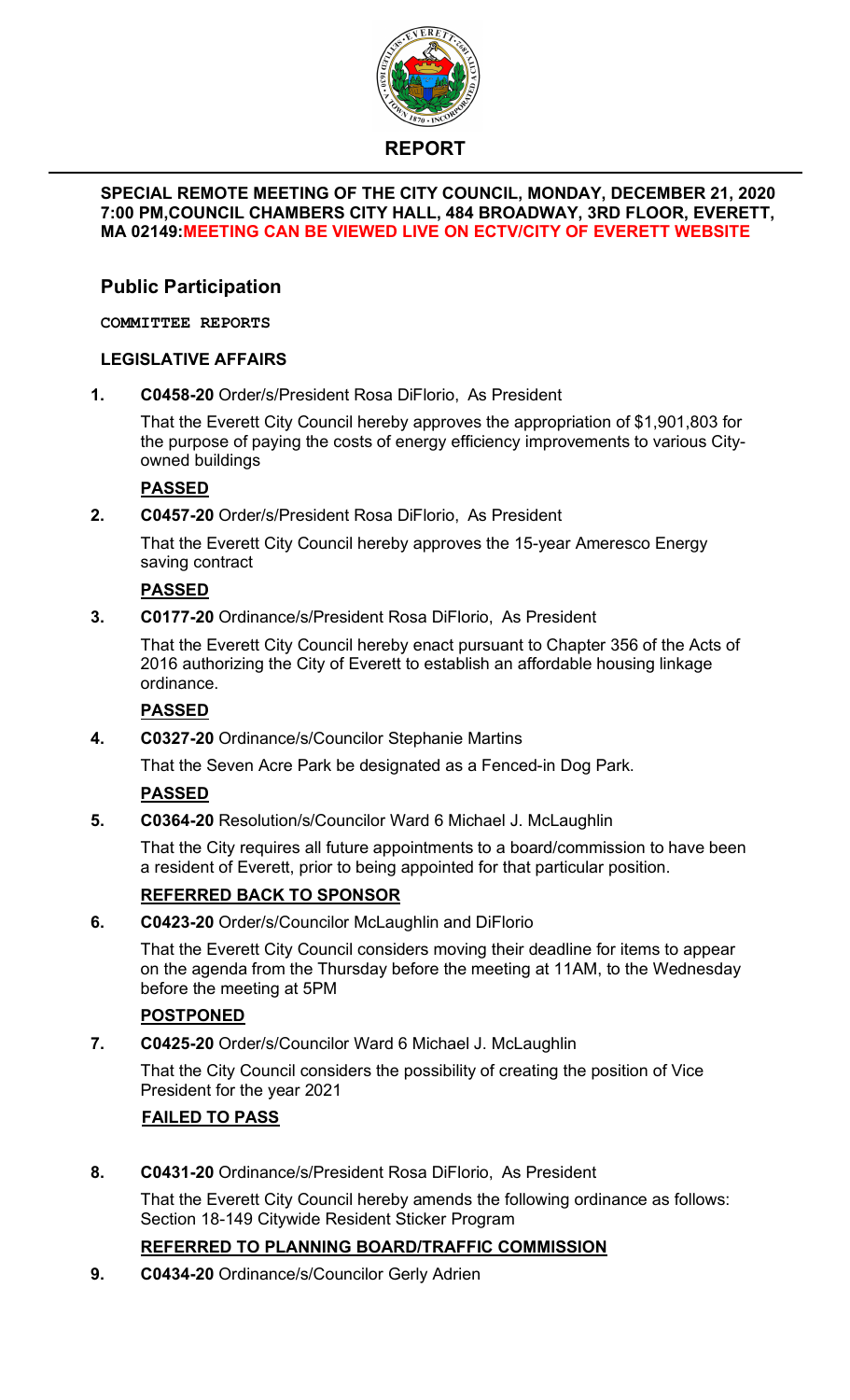That the Everett City Council hereby approves the following Snow Removal Ordinance with amendments

#### **PASSED**

#### **WAYS & MEANS**

**10. C0430-20** Resolution/s/Councilor Ward 6 Michael J. McLaughlin

That the CFO and Superintendent of schools and property owner of the Devens School to appear at the next Ways and Means Committee meeting to discuss in full the agreement and terms between the City, School and property owner of the Devens School property.

#### **GRANT FURTHER TIME IN COMMITTEE**

**11. C0432-20** Resolution/s/Councilor Gerly Adrien

The City Council, in support of the favorable vote of the School Committee, requests the sum of \$471,140 be transferred and appropriated from the Budgetary Fund Balance (Free Cash) to the applicable School Department line items. The requested amount is the school district's PPE and chromebook reimbursement through FEMA and the CARES Act.

#### **REFERRED TO THE MAYOR**

**12. C0433-20** Ordinance/s/Councilor Gerly Adrien

An ordinance to establish the Housing Stability Notification Act

#### **LEAVE IN THE COMMITTEE OF THE WHOLE AND INVITE SEVERAL INDIVIDUALS TO ADDRESS THE COMMITTEE**

**13. C0411-20** Order/s/President Rosa DiFlorio, As President

That the Everett City Council hereby approves the transfer of \$300,000 from the Everett public School's Special Education Transportation Account to the School Department's foundation budget.

#### **REFERRED BACK TO SPONSOR**

#### **UNFINISHED BUSINESS**

**14. C0005-1-20** Order/s/Councilor Wayne A. Matewsky

That the Everett City Council hereby amends the City of Everett Home Rule Charter amending subsections of Charter Sections 2, 4, 7 & 8, in regards to City Council, School Committee, & the Mayor.

#### **RECONSIDERED, AMENDED BY DELETING THE MAYOR, PASSED**

**15. C0229-20** Ordinance/s/Councilor Stephanie Martins

That the Section 3-2 of the Animal Control Ordinance be updated to allow for dogs to be off-leash at certain designated public spaces.

### **ORDAINED**

**16. C0272-20** Ordinance/s/Councilor Stephanie Martins

Review Animal Control ordinance to add section about Pest Control and setting traps outside for squirrels and raccoons. Due to high temperatures in the summer, trapped animals must be removed in a humane manner before the end of the day or a fee will be assessed to the pest control company.

#### **ORDAINED**

**17. C0409-20** Resolution/s/Councilman Michael K. Marchese

That Sergeant Gaff, of the Traffic Commission appear at the next meeting to discuss parking ordinances and parking fees that need to be updated.

### **POSTPONED**

**18. C0268-20** Ordinance/s/Councilor Stephanie Martins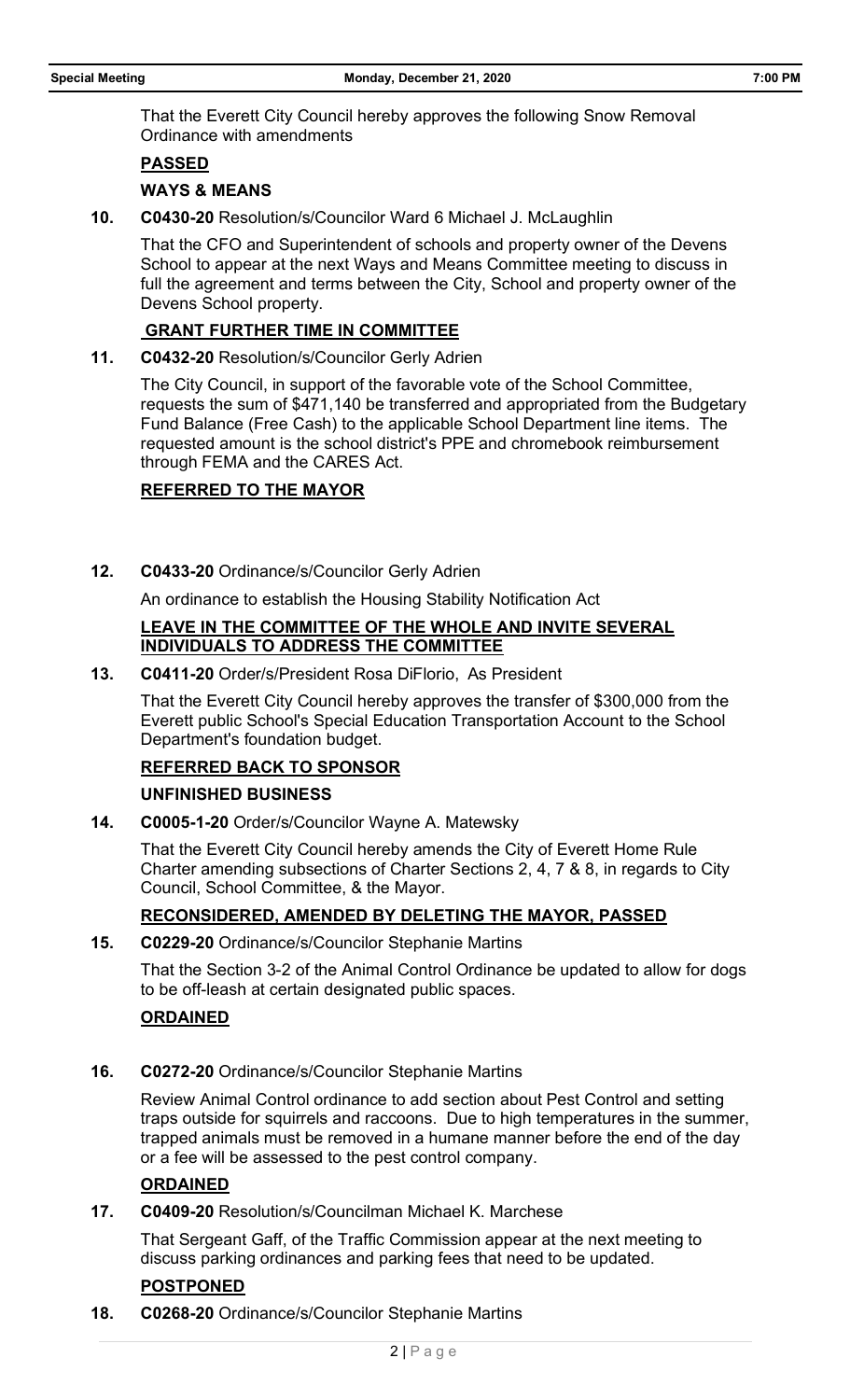An Ordinance establishing an Everett Housing Trust Fund.

### **POSTPONED**

### **NEW BUSINESS**

**19. C0459-20** Resolution/s/Councilor Wayne A. Matewsky

That the City Clerk provides an update on the recent census that was done for Everett, & the true population of the City.

### **POSTPONED**

**20. C0460-20** Resolution/s/Councilman Jimmy Tri Le

That a SLOW SCHOOL ZONE be painted on the ground using the same coarse paint as for the bus lanes, digital speed indicator and HID lights be put on Shute st (at the intersection of Edith and Bryant) on Bryant st, Edith st. and Rich st. To deter speeding and drag racing at night, to keep our residents safe"

#### **POSTPONED TO FIRST MEEING IN MARCH, INVITE SERGEANT GAFF, & JAY MONTY FROM PLANNING & DEVELOPMENT**

**21. C0468-20** Resolution/s/Councilor Wayne A. Matewsky

That the State Police monitor the red light at the intersection of Lewis St & Revere Beach Pkwy for vehicles not obeying the light.

### **REFERRED TO THE WELLINGTON STATE POLICE BARRACKS FOR ACTION**

**22. C0469-20** Resolution/s/Councilor Anthony DiPierro

That the City of Everett, through the Mayor's Office, lobby Governor Baker's administration for preferential treatment when a Covid-19 Vaccine is released for distribution, given the city's high risk designation.

## **REFERRED TO THE MAYOR**

**23. C0470-20** Resolution/s/Councilor Anthony DiPierro

That Sergeant Gaff & the Traffic Commission once again consider a citywide speed limit of 25mph in the interest of public safety.

### **AMENDED TO ADD THE ENTIRE CITY COUNCIL, WITH THE EXCEPTION OF COUNCILOR ADRIEN, & HAVE SERGEANT GAFF & JAY MONTY RESPOND IN A MONTH**

**24. C0508-20** Resolution/s/Councilor Ward 1 Fred Capone

That the Fire Chief and Administration update the Council as to any progress being made to address the shortage of firefighter personnel.

### **POSTPONED, REFERRED TO THE FIRE CHIEF, MAYOR, CFO WITH A RESPONSE BACK BY 12/28/2020**

**25. C0509-20** Resolution/s/Councilor Ward 1 Fred Capone

That the CFO provides information regarding the cost and procurement of the Christmas wreaths displayed throughout the City and the Christmas tree in the square at the request of several residents.

#### **REFERRED TO THE C.F.O., PLEASE PROVIDE THE COST OF THE WREATHS, & THE TREE, VENDORS USED, & LINE ITEM IN THE BUDGET FOR THESE ITEMS**

**26. C0510-20** Resolution/s/Councilor Ward 1 Fred Capone

That the responsible parties update the following facets of the City's webpage: Council meeting minutes, Council committee meeting minutes, minutes for City boards; Department personnel, members of various boards, and the City's Annual Comprehensive Financial Reports

### **REFERRED TO THE MAYOR, IT DEPARTMENT, C.F.O., & CITY CLERK TO UPDATE THE WEBSITE**

**27. C0488-20** Resolution/s/Councilor Gerly Adrien